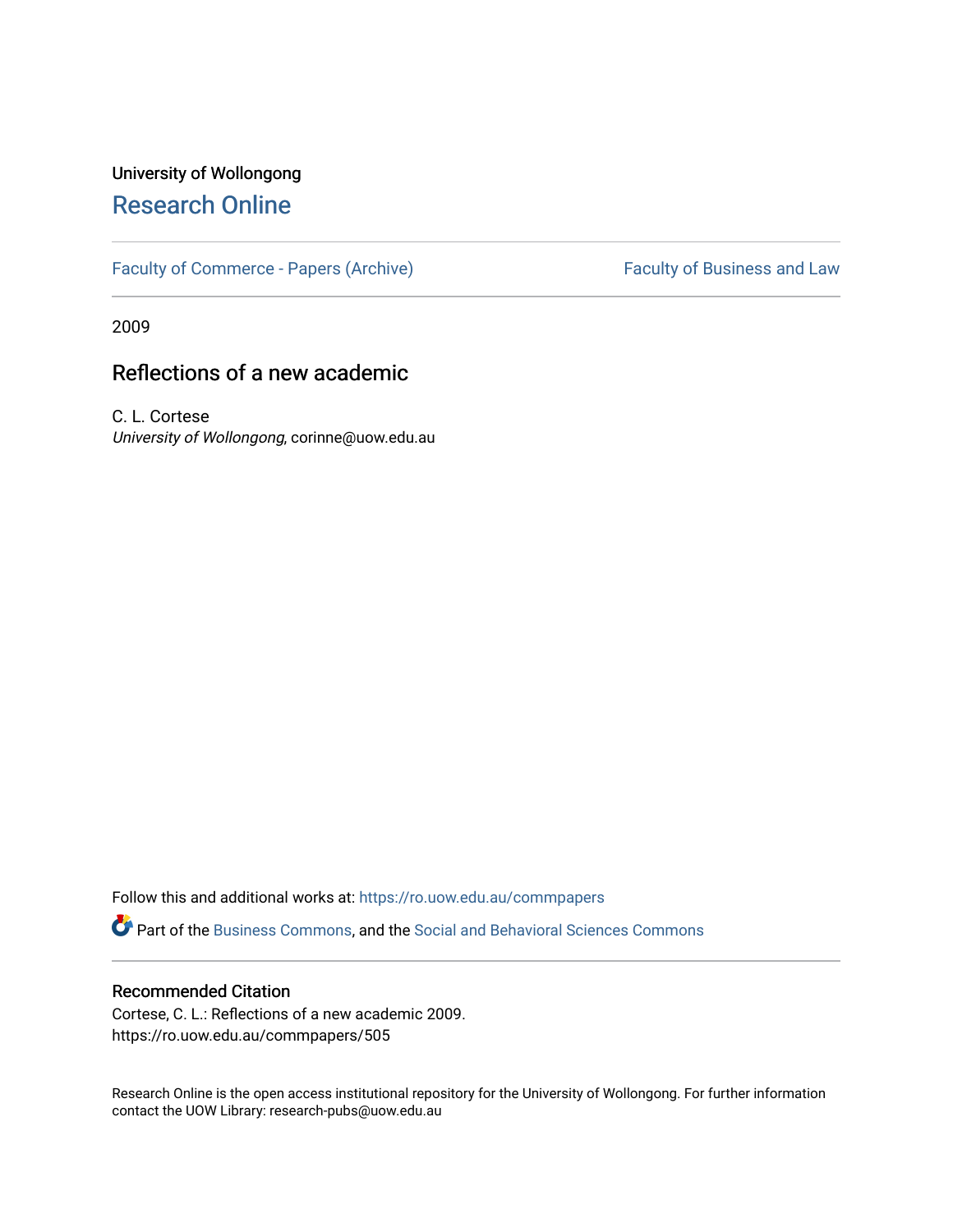### Abstract

Purpose – The purpose of this poem is to describe the feelings of uncertainty and frustration that may be experienced by new academics as they seek to publish, or attempt to publish, in academic journals for the first time.

Design/methodology/approach – The poem is a reflective piece that expresses some of the feelings of anxiety and uncertainty faced by the author. A poem was selected as the medium for this reflection because it is an indirect way of expressing the issues and may have resonance for other new (or even not so new) academics.

Findings – The process of elucidating the difficulties associated with knowing where, how, and what to publish was very helpful on a personal level.

Originality/value – A poem that reflects on the trials and tribulations surrounding publication efforts by new academics is an original contribution to the literature.

### Keywords

Academic staff, Publications, Serials, poem, publication, journal rankings, new academics

#### **Disciplines**

Business | Social and Behavioral Sciences

#### Publication Details

Cortese, C. L. (2009). Reflections of a new academic. Accounting, Auditing & Accountability Journal, 22 (2), 300-301.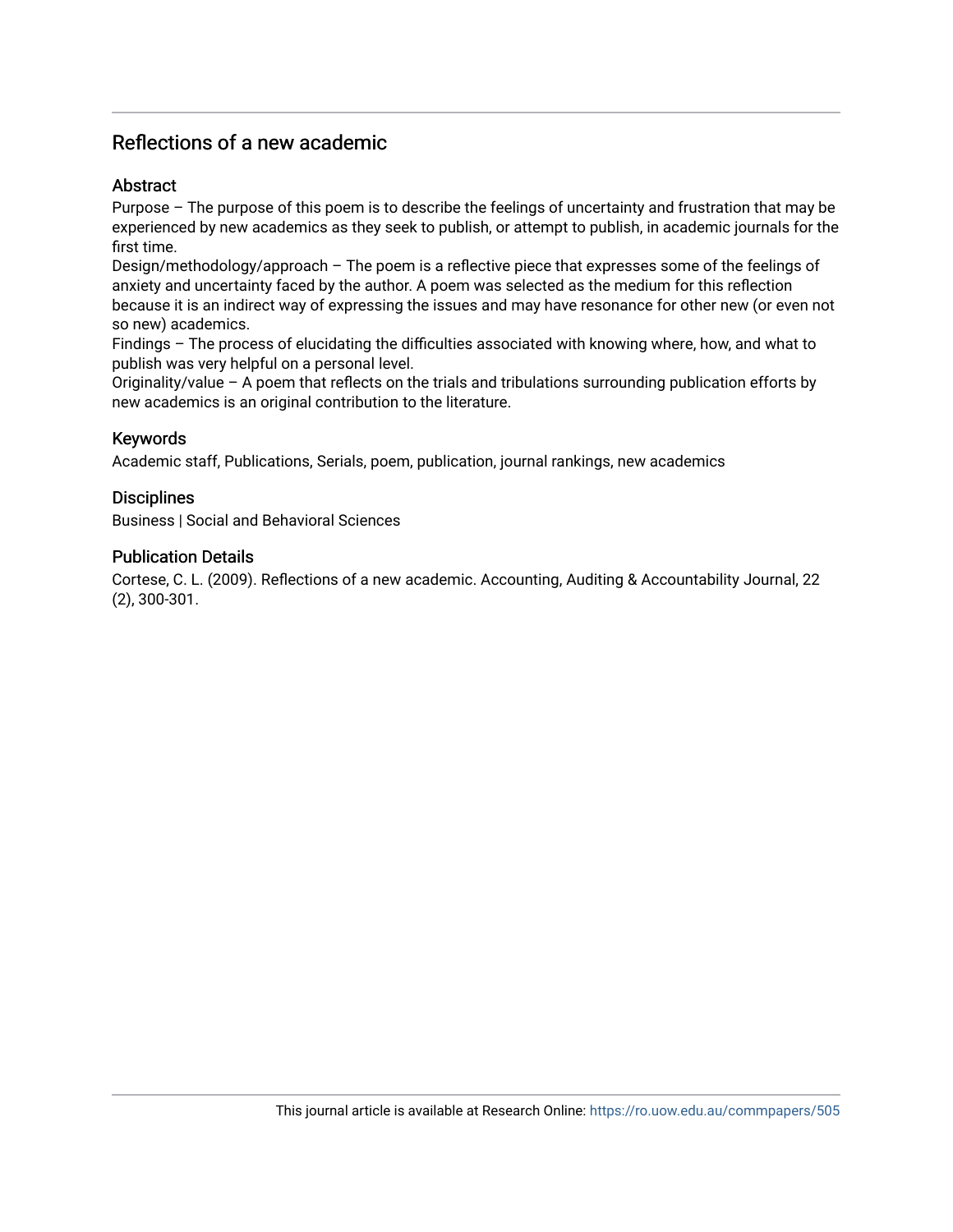Dr Corinne Cortese School of Accounting & Finance University of Wollongong Northfields Avenue Wollongong NSW 2522 Australia Ph: + 61 2 4221 3697 Fax: + 61 2 4221 4297 Email: corinne\_cortese@uow.edu.au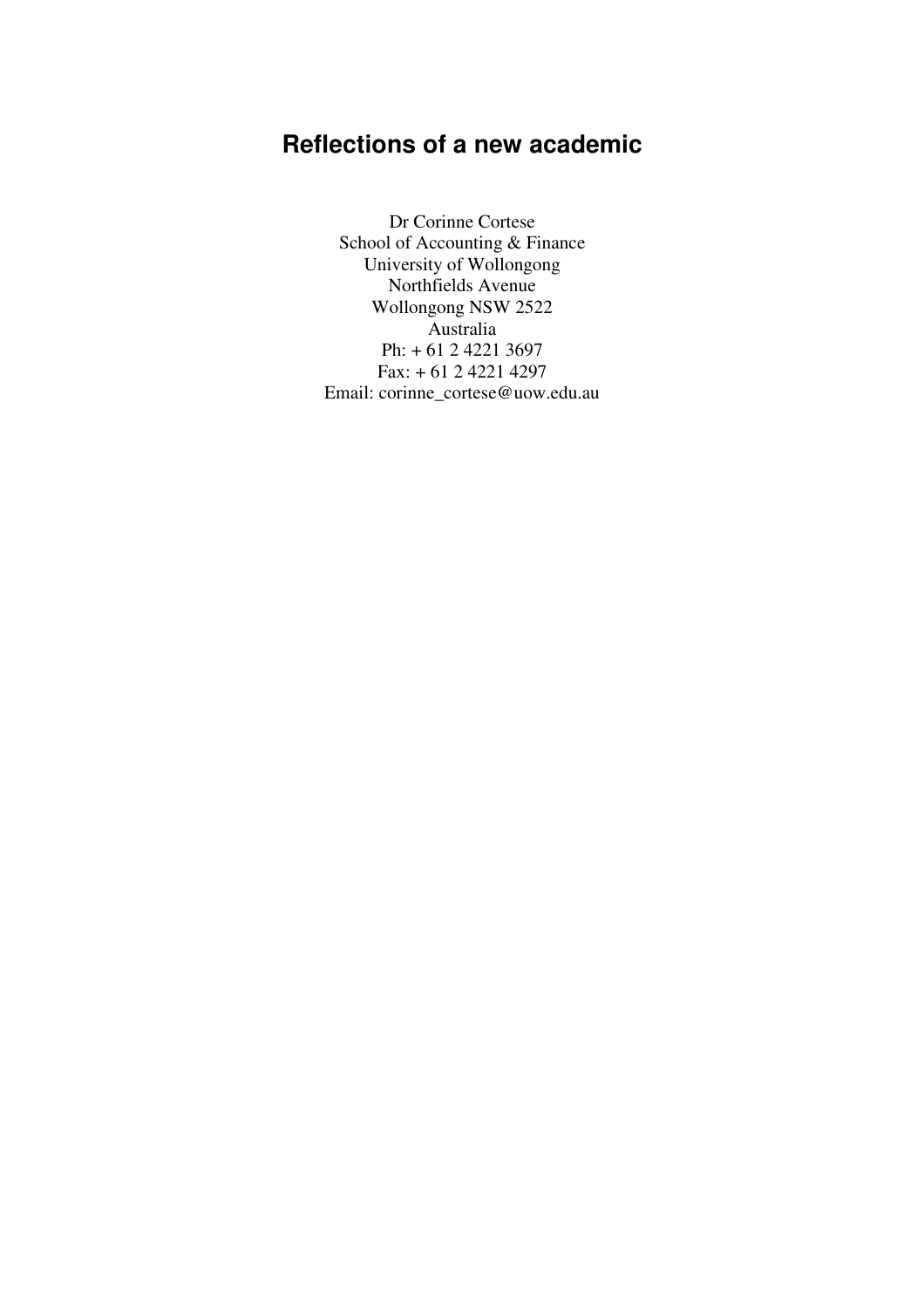# **Abstract**

| <b>Purpose:</b>  | The purpose of this poem is to describe the feelings of uncertainty and<br>frustration that may be experienced by new academics as they seek to<br>publish, or attempt to publish, in academic journals for the first time.                                                                                      |
|------------------|------------------------------------------------------------------------------------------------------------------------------------------------------------------------------------------------------------------------------------------------------------------------------------------------------------------|
| Approach:        | The poem is a reflective piece that expresses some of the feelings of<br>anxiety and uncertainty faced by the author. A poem was selected as<br>the medium for this reflection because it is an indirect way of<br>expressing the issues and may have resonance for other new (or even<br>not so new) academics. |
| <b>Findings:</b> | The process of elucidating the difficulties associated with knowing<br>where, how, and what to publish was very helpful on a personal level.                                                                                                                                                                     |
| Originality:     | A poem that reflects on the trials and tribulations surrounding<br>publication efforts by new academics is an original contribution to the<br>literature.                                                                                                                                                        |
| Keywords:        | poem, publication, journal rankings, new academics                                                                                                                                                                                                                                                               |
| Category:        | Viewpoint                                                                                                                                                                                                                                                                                                        |